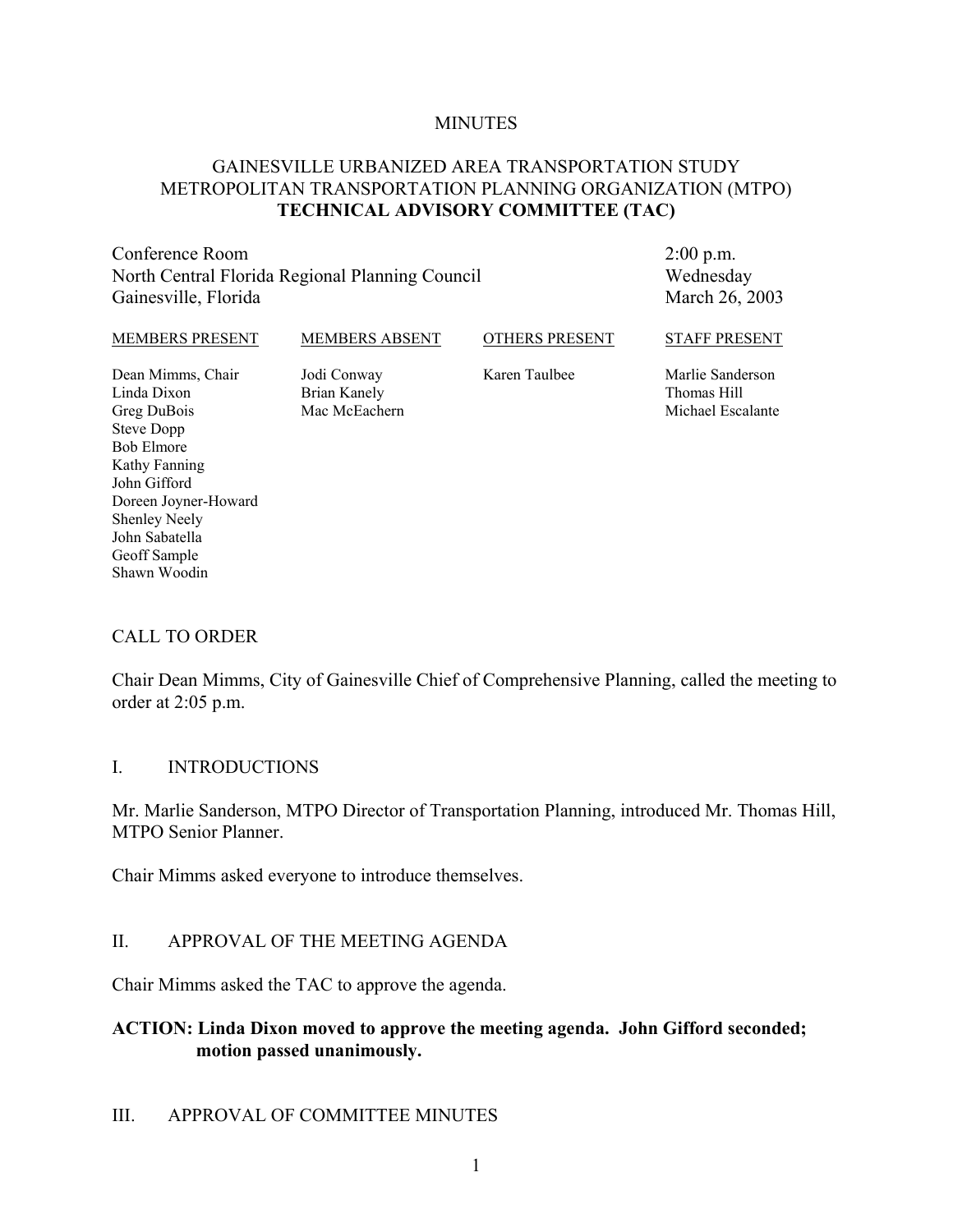## **ACTION: Linda Dixon moved to approve the January 29, 2003 minutes. John Gifford seconded; motion passed unanimously.**

## IV. CHAIRMAN'S REPORT

Mr. Sanderson announced that the next MTPO meeting is scheduled for April 10 at 1:30 p.m. in the Jack Durrance Auditorium. He said that the next TAC meeting is scheduled for June 4.

## VI. MTPO PLANNING BOUNDARY AND VOTING MEMBERS

Mr. Sanderson stated that the Florida Department of Transportation (FDOT) received a letter from the Governor that requested that FDOT consult with representatives of newly urbanized areas and existing MPOs prior to requesting boundary maps and membership apportionment plans. He said that FDOT staff would like to have a decision from the Gainesville MTPO regarding extending the MTPO boundary countywide reflected in its recommendation to the Governor. He discussed the "MTPO Planning Area Boundary and Voting Membership Report" and answered questions.

## **ACTION: Linda Dixon moved to recommend that the MTPO approve Alternative 2 consisting of:**

- **1. the metropolitan area only as the planning jurisdiction;**
- **2. voting membership of Mayor and six Commissioners from the City of Gainesville and the five Alachua County Commissioners; and**
- **3. a non-voting representative from:**
	- **A. Florida Department of Transportation;**
	- **B. Rural Advisor; and**
	- **C. University of Florida,**

**with a caveat regarding a determination as to whether the University of Florida could be a voting member of the MTPO.** 

**John Sabatella seconded; motion passed unanimously.**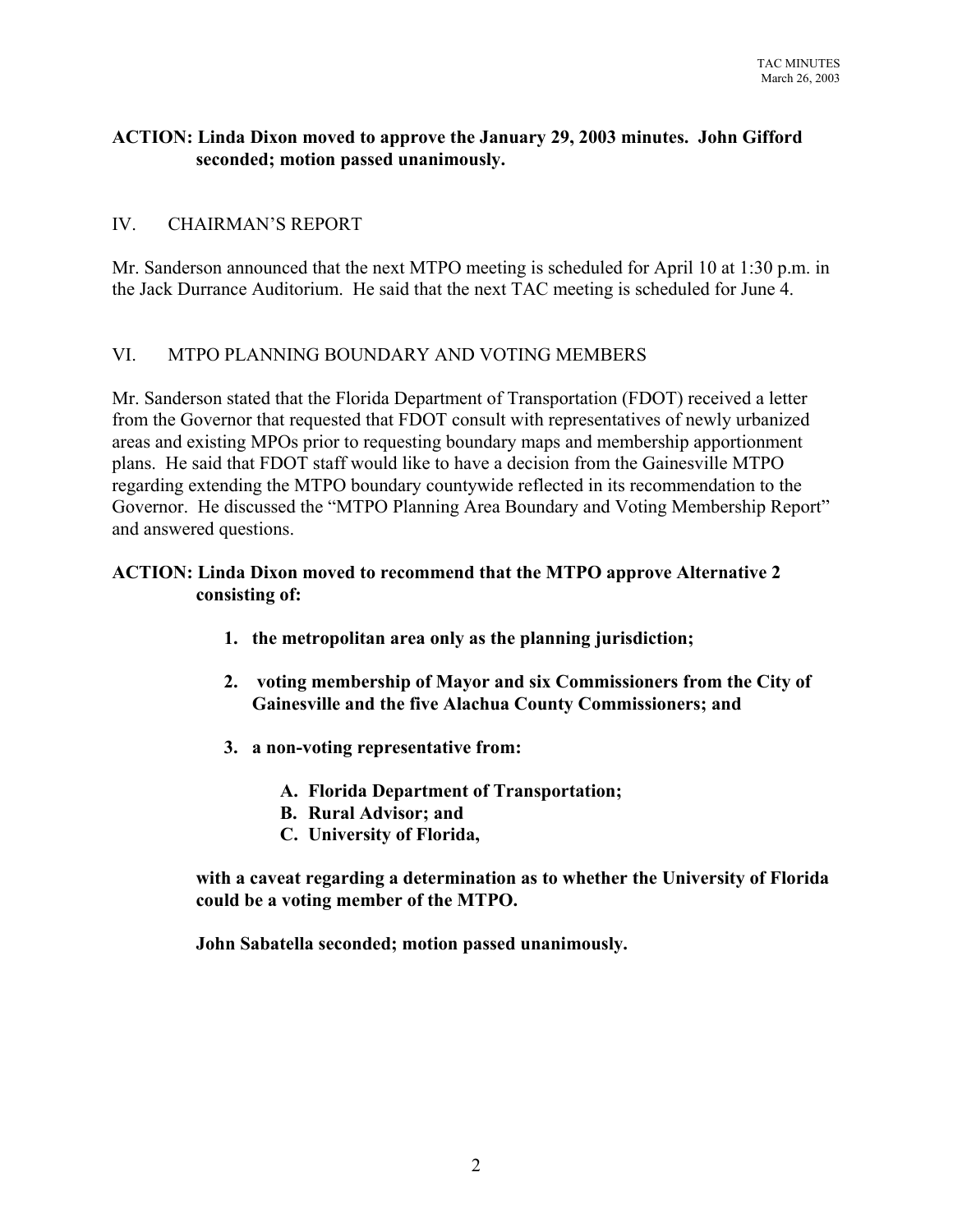## VII. ENHANCEMENT PRIORITIES- 2003

Mr. Sanderson stated that the MTPO, at its August meeting, discussed priorities for needed transportation projects. He said that during this discussion, the MTPO approved the formation of a working group to identify specific projects from the Countywide Bicycle Master Plan to recommend as enhancement priorities for next year's List of Priority Projects. He added that, at their December meetings, the MTPO Advisory Committees made appointments to a Transportation Enhancement Working Group. He reported that this Working Group has met and developed a recommended enhancement priority project list based upon the Countywide Bicycle Master Plan.

# **ACTION: Linda Dixon moved to recommend that the MTPO approve the following priority projects from the Countywide Bicycle Master Plan:**

| <b>RANK</b>        | <b>FACILITY</b>                           | <b>FROM</b>                | TО                                                 | <b>BENEFIT/</b><br><b>COST</b><br><b>RATIO</b> |
|--------------------|-------------------------------------------|----------------------------|----------------------------------------------------|------------------------------------------------|
|                    | Hull Road Extension Trail North           | SW 34 <sup>th</sup> Street | $SW 20th$ Avenue/<br>SW 62 <sup>nd</sup> Boulevard | 100.00                                         |
| $\mathfrak{D}_{1}$ | SW 23rd Road Trail                        | Archer Road                | SW 23rd Terrace                                    | 94.82                                          |
| 3                  | Downtown East Central Trail               | NE 39 <sup>th</sup> Avenue | Depot Avenue                                       | 91.19                                          |
| 4                  | I-75 Corridor Trail                       | $SW 20th$ Avenue           | Archer Road                                        | 90.97                                          |
|                    | NW 83 <sup>rd</sup> Street Corridor Trail | NW 83rd Street             | NW 51 <sup>st</sup> Avenue                         | 89.24                                          |

## **Greg DuBois seconded; motion passed unanimously.**

## VIII ENHANCEMENT APPLICATIONS- 2003

Mr. Sanderson stated that, according to FDOT District 2 staff, the deadline this year for applications for transportation enhancement projects from the MTPO is May 1. He discussed the Transportation Enhancement projects criteria and answered questions. He reported that City and County Public Works Department staffs are currently working together to prepare an enhancement application for the Hull Road Extension Trail North project and that University of Florida staff has taken the lead on preparing an enhancement application for the SW 23<sup>rd</sup> Road Trail.

## **ACTION: Linda Dixon moved to recommend that the MTPO submit as enhancement applications this year:**

- **1. the Hull Road Extension Trail North project;**
- **2. the SW 23rd Road Trail project; and**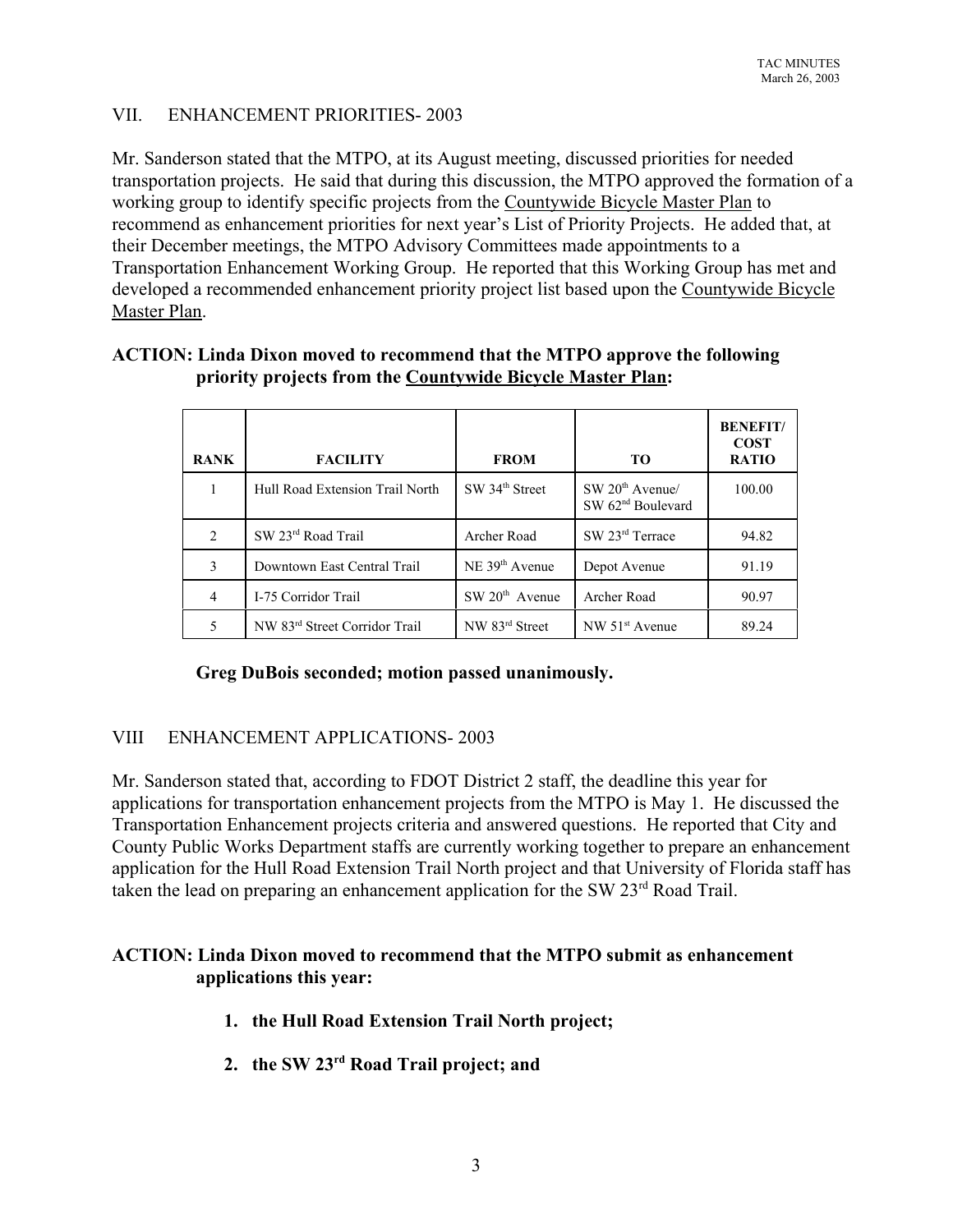**3. any projects in the current MTPO List of Priority Projects Transportation Enhancement Priorities table that do not have applications on file with the Florida Department of Transportation and that the sponsoring agency still considers a priority.** 

**John Gifford seconded; motion passed unanimously.**

# IX. YEAR 2025 TRANSPORTATION PLAN UPDATE

# 1. CONSULTANT SELECTION PROCESS

Mr. Sanderson stated that the MTPO is required to update its long range transportation plan by February 2006. He said that this plan update process takes about two years to complete. He added that the MTPO needs to contract with a consultant to work on this plan update so that they are ready to begin work on January 1, 2004. He discussed a proposed timeline to follow to select and contract with the consultant to work on this plan update. He described the membership of a Technical Review Committee which will include one representative from the City of Gainesville Public Works Department, the City of Gainesville Community Development Department, the Alachua County Public Works Department, the Alachua County Department of Growth Management, FDOT District 2 and the University of Florida.

## **ACTION: John Gifford moved to recommend that the MTPO approve a consultant selection process that includes a Technical Review Committee to score consultant presentations, with the final ranking of consultants approved by the MTPO. Shenley Neely seconded; motion passed unanimously.**

# 2. SCOPE OF SERVICES ISSUES

Mr. Sanderson stated that the MTPO needs to prepare a scope of services that will be used for its long range transportation plan update. He said that the scope of services defines the specific tasks that will be completed as part of this plan update process. He added that in order to proceed with developing a final draft scope of services, MTPO staff needs to obtain policy direction from the MTPO concerning the following issues:

- A. review of the Livable Community Reinvestment Plan Vision Statement;
- B. the future land use scenario for model validation; and
- C. joint University of Florida and MTPO Planning.

He discussed these issues and answered questions. He noted that, upon receiving this policy direction, the final draft scope of services will be prepared for the MTPO to review at its next meeting.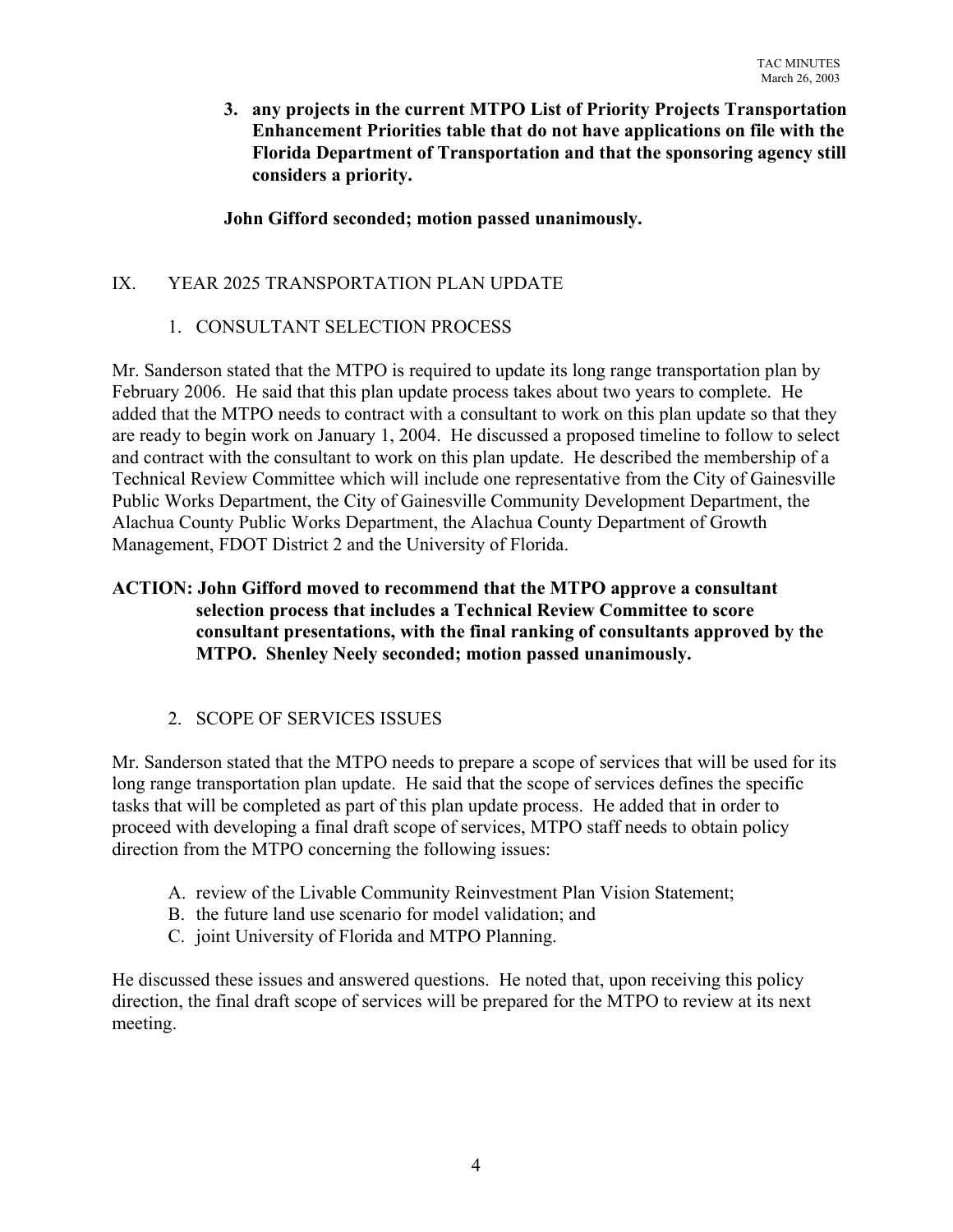**ACTION: Doreen Joyner-Howard moved to recommend that the MTPO approve as part of**

**the scope of services for the next plan update to:**

- **1. schedule a series of public workshops to review the MTPO's currently adopted vision statement to assist the MTPO in deciding what the vision statement for the Year 2025 Transportation Plan will be;**
- **2. test and evaluate one future land use scenario that represents the most realistic forecast of where people will live and work in Alachua County in the Year 2025 based upon currently adopted comprehensive plans; and**
- **3. agree to partner with the University of Florida and include any special tasks that the University needs to update the Campus Master Plan.**

**Shawn Woodin seconded; motion passed unanimously.**

# X. UNIFIED PLANNING WORK PROGRAM (UPWP)

Mr. Sanderson stated that the staff services agreement between the MTPO and the Regional Planning Council (RPC) requires the annual submission of the budget for the support of the transportation planning staff. He said that the UPWP outlines and describes planning efforts to be undertaken by participating agencies to maintain a comprehensive, cooperative and continuing transportation planning program in the Gainesville Metropolitan Area. He discussed the draft UPWP and answered questions.

## **ACTION: Bob Elmore moved to recommend that the MTPO:**

- **1. approve the draft Unified Planning Work Program, but permit MTPO staff to make administrative changes to the document based on agency comments and recommendations;**
- **2. authorize the MTPO Chair to enter into the Section 5303 Joint Participation Agreement;**
- **3. authorize the MTPO to financially participate in the Section 5303 agreement including the \$10,525 contribution of MTPO funds; and**
- **4. authorize the MTPO Chair to sign the Section 5303 Joint Participation Agreement,**

**John Gifford seconded; motion passed unanimously.**